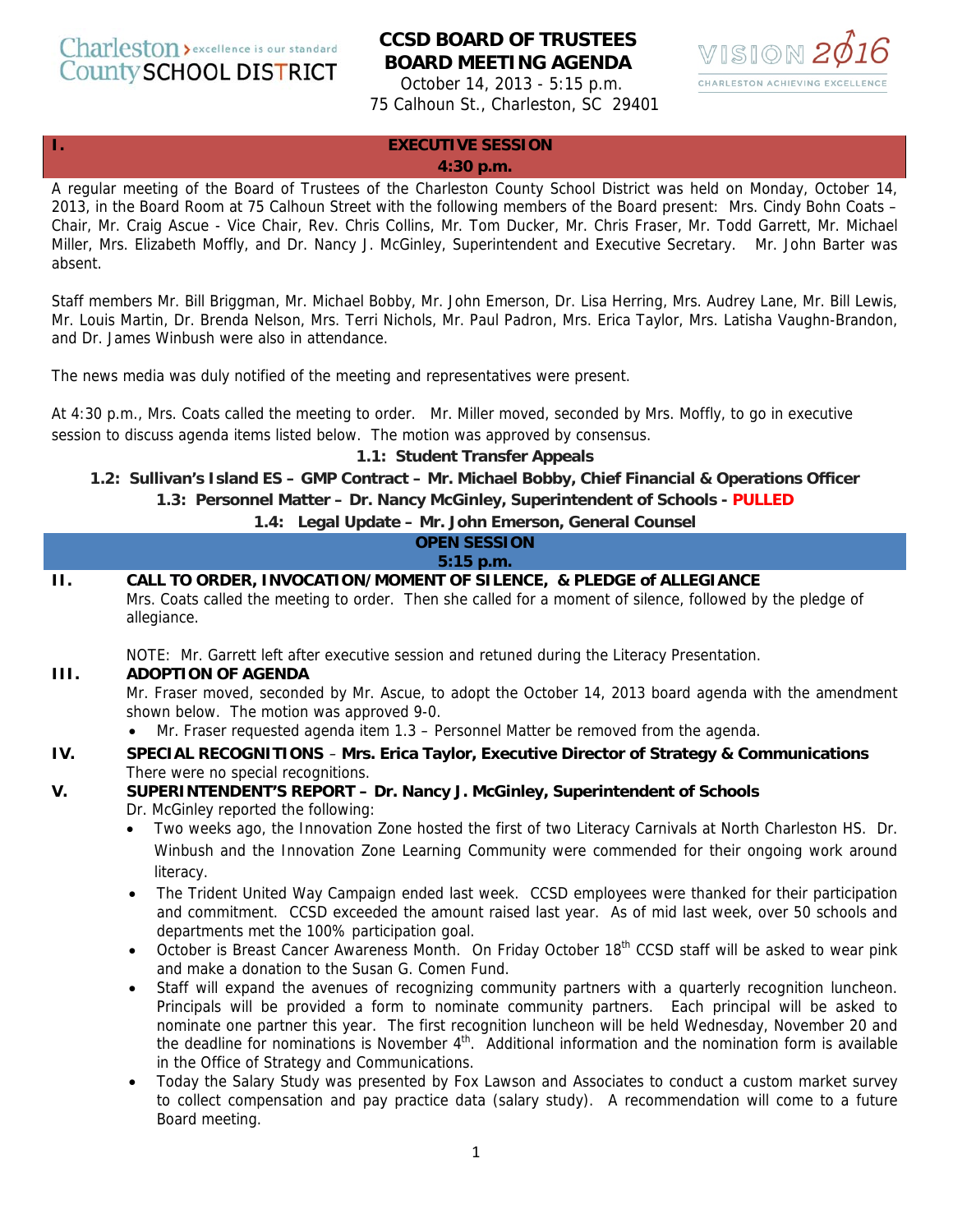- The Board received a fact sheet on New Teachers as information.
- A letter from Mayor Riley, Mayor Summey and Mayor Swails in support of the sales tax referendum was distributed to the Board.

# **VI. VISITORS, PUBLIC COMMUNICATIONS**

- 1. Mr. Muhammed Idris asked the board to address racism issues in Charleston schools.
- 2. Mr. Ken Glasson expressed concerns about a statement someone made about him asking staff to stop construction on Sullivan's Island to build a school in the north area of Mt. Pleasant. He suggested funds leftover at the end of the year be considered funds for a school north of Mt. Pleasant.

# **VII. APPROVAL OF MINUTES/EXECUTIVE SESSION AGENDA ITEMS**

## **7.1: A. Open Session Minutes of September 23, 2013**

Mr. Miller moved, seconded by Rev. Collins, to approve the open session minutes of September 23, 2013. The vote was 6-1-0 (Fraser abstained).

Mrs. Moffly correction page 5, second paragraph should say referendum instead of paperwork.

## **7.2: Executive Session Action Items of October 14, 2013**

The Board voted on the following executive session action items of October 14, 2013.

## **1.1: Student Transfer Appeals**

Mr. Ascue moved, seconded by Mr. Ducker, to approve student transfer appeals A and B. The vote was 7-0.

#### **1.2: Sullivan's Island ES – GMP Contract – Mr. Michael Bobby, Chief Financial & Operations Officer**  Mr. Fraser moved, seconded by Mr. Miller, approve 6-1 (Moffly opposed).

**1.3: Personnel Matter – Dr. Nancy McGinley, Superintendent of Schools - PULLED**

Staff briefed the Board on a personnel matter.

**1.4: Legal Update – Mr. John Emerson, General Counsel** 

General Counsel briefed the Board on Legal Matters. However, no actions were taken.

|      | <b>OPEN SESSION</b>                             |  |
|------|-------------------------------------------------|--|
|      | $\setminus$ 5:15 p.m.                           |  |
| 7.3: | A. Updated Financial Minutes of August 26, 2013 |  |

The Board received the updated financial minutes of August 26, 2013.

## **B. Financial Minutes of September 23, 2013**

Mr. Fraser moved, seconded by Mr. Miller, to approve the financial minutes of September 23, 2013. The vote was 7-0.

Mr. Ducker asked Mr. Bobby to add a column to include the date the Board approved the recommendation.

## **VIII. CAE UPDATE**

## **8.1: A. Superintendent's Annual Literacy Report – Mrs. Elizabeth Reidenbach, Director of Instructional Support Literacy Based Learning**

The Annual Literacy Report will be presented to the Board in accordance to Board Policy IHAAA Literacy Requirements and Intervention Policy.

Mrs. Coats said the Board has a hard copy of the PPT and it was sent electronically to Board members.

Mrs. Reidenbach and Dr. Laura Donnelly shared the following.

- January 2010 Policy IHAAA was established as the highest priority for the district.
- Students reading before grade level prompted approval of the Literacy Policy with students scoring in the 16% or lower in 2010.
- Spring 2012-2013 Map Reading Scores were shared with and without ESOL students.
- Decision to move the Reading Common Core was to ensure that teachers would have scores in the format of Common Core realizing that the district would take a hit with a lower score.
- Data was provided for students that had not passed the HSAP in spring 2012-13 with and without Special Ed and ESOL students.
- 11<sup>th</sup> Grade HSAP, only 3%-4% didn't pass.
- Reorganization of the Literacy Program The office of Literacy was established then the Primary Grade Academy and Middle School Academies.
- The three primary goals were shared along with the setup, enrollment, staff and progress for 2012-13. The Associate Reading Teacher Program was highly effective. The District anticipates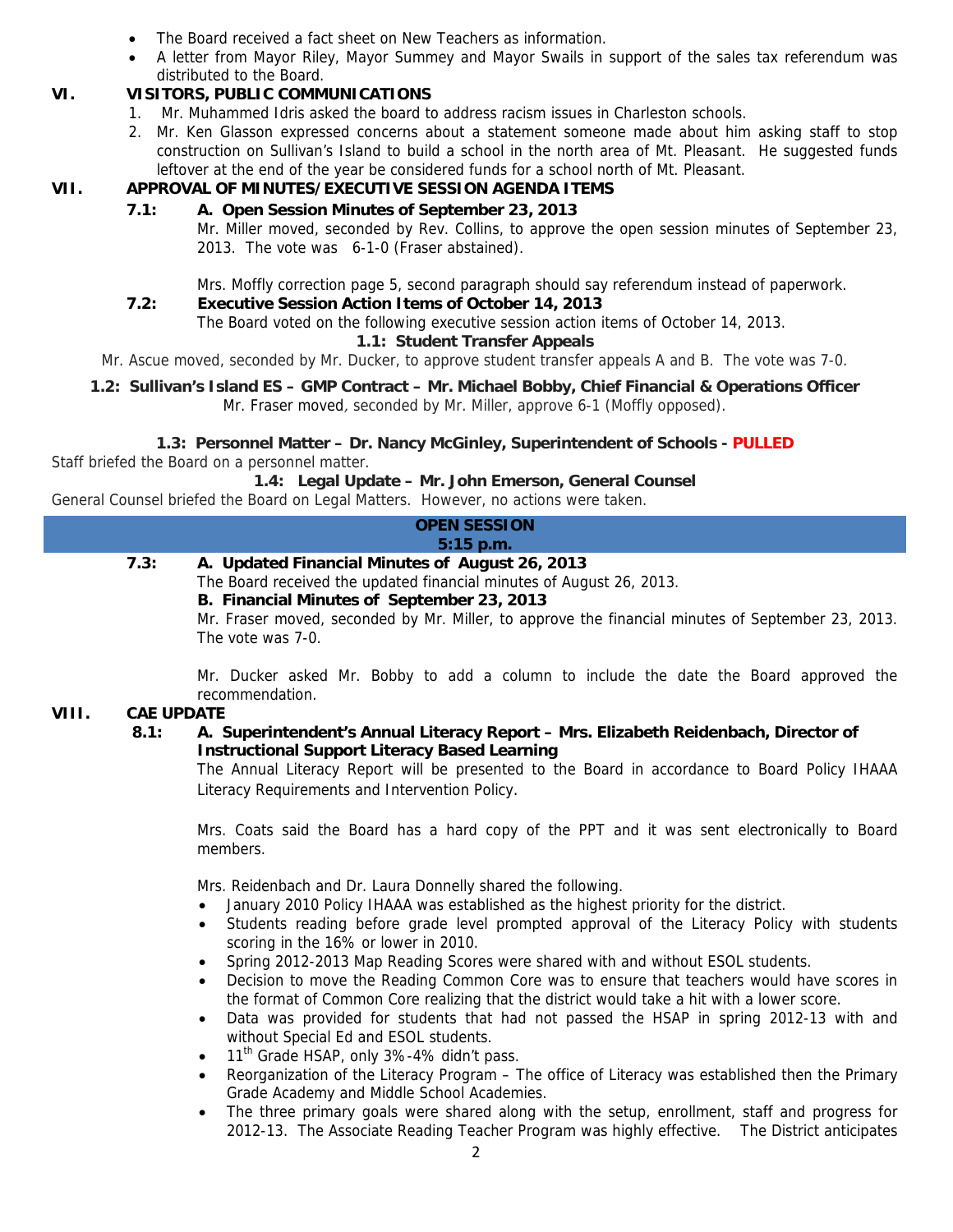that the results would be good for the PASS Exam. A graph comparing results in Title vs. non-Title Schools. The results show the program is almost as effective in Title schools as non-Title schools. Significant change is evident in first grade because that has been in place longer. Great strides have been made but there if more work to do. The Literacy Continuum will focus on kindergarten to guarantee that teachers are prepared to teach.

- A strong foundation will be built to keep students moving at accelerated paces. To do this strong classroom instruction is needed. Also needed is a comprehensive parent program. Mrs. Reidenbach mentioned the article on Meeting Street Academy in comparison to what the district is doing. CD expansion and refinement plans for 2013-14 were identified.
- Middle Grades Academy
	- o Professional Development, establishment of Literacy Teams, and other efforts were identified.
	- o The Middle Grades Academy shows improvement.
	- The MGA data was compared for Title and Non-Title Schools and by zones. Lessons learned from Sanders Clyde will be replicated because of their improvement level.
	- o Students will be provided with books using high interest texts, explicit instruction will be improved in Language and Language Live and a Diagnostic Assessment will be implemented.
- Mr. Miller asked Mrs. Reidenbach to present the information to the Strategic Education Committee to review further.
- Mr. Miller asked about the Tier Levels and asked if the students in the Yellow and Red areas are identified as extremely weak readers. Mrs. Reidenbach said students in the yellow need support to become better readers and students in red are extremely weak. Mr. Miller asked how staff arrived at the 25% percentile instead of another number. Mrs. Reidenbach said students below the 25<sup>th</sup> percentile can't read at grade level. MAP isn't the only data system. Staff looked at all data tables for individual students.
- Mr. Fraser said the Board said it wants to look at students at the 16% level. He said the 16% show no improvement, but other numbers have changed. Mrs. Reidenbach said Dr. Donnelly was reporting on all students and she was focusing on a small group. Mr. Fraser said the number in the 16% bottom students went up when it should have been smaller.
- Mr. Ducker said he would like to further discuss the percentile. Also, he asked about the impact ESOL students had on the numbers. How does staff plan to address the issue. Mrs. Reidenbach said they were working Mr. Chris Hagey to address the ESOL issue and determine how to address the issue. Dr. McGinley said when looking at the bottom students it is important to remember that the district changed the test. This year students were tested on the MAP test embedded in the new Common Core test. Mr. Fraser said even if the test was the same he wouldn't expect much change. Dr. McGinley said they are looking at what is going on. When looking at the lowest school and what's going on, it's evident that more parental involvement is needed.
- Rev. Collins asked about page four and the number of students reading below grade level spring 2011. Dr. Donnelly said it's the 16% that read below grade level across the district. Rev. Collins asked if slow learners were absorbed in the number. He asked for at risk data on each school across the district. Mr. Miller suggested the 10 lowest schools.
- Mrs. Moffly said she would like the chart to show 16% and below information for students on page 9. Dr. McGinley said 16% and below is the criteria to get in. Mrs. Reidenbach said other reasons students struggle with reading. Mrs. Moffly said the students struggling the most were targeted but it appears that there are more students struggling than should be. She said columns should be skewed based on the 16% policy. Mrs. Moffly said there is a growing prevention for a need that is not there. She said very few students are struggling when looking at data by schools. Mrs. Reidenbach said the master reading teachers are placed by need. Mrs. Moffly asked for a breakdown of master reading teachers--school by school, grade by grade report of students that need support. She suggested the numbers were excessive. After Mrs. Coats asked about the data on page 9, Mrs. Moffly said she had a hard time understanding the info.
- Mr. Ascue suggested a language academy be planned to address ESOL student needs.

# **IX. MANAGEMENT REPORT(S)**

# **X. COMMITTEE REPORT(S)**

**10.1: Audit & Finance Committee – Mr. John Barter**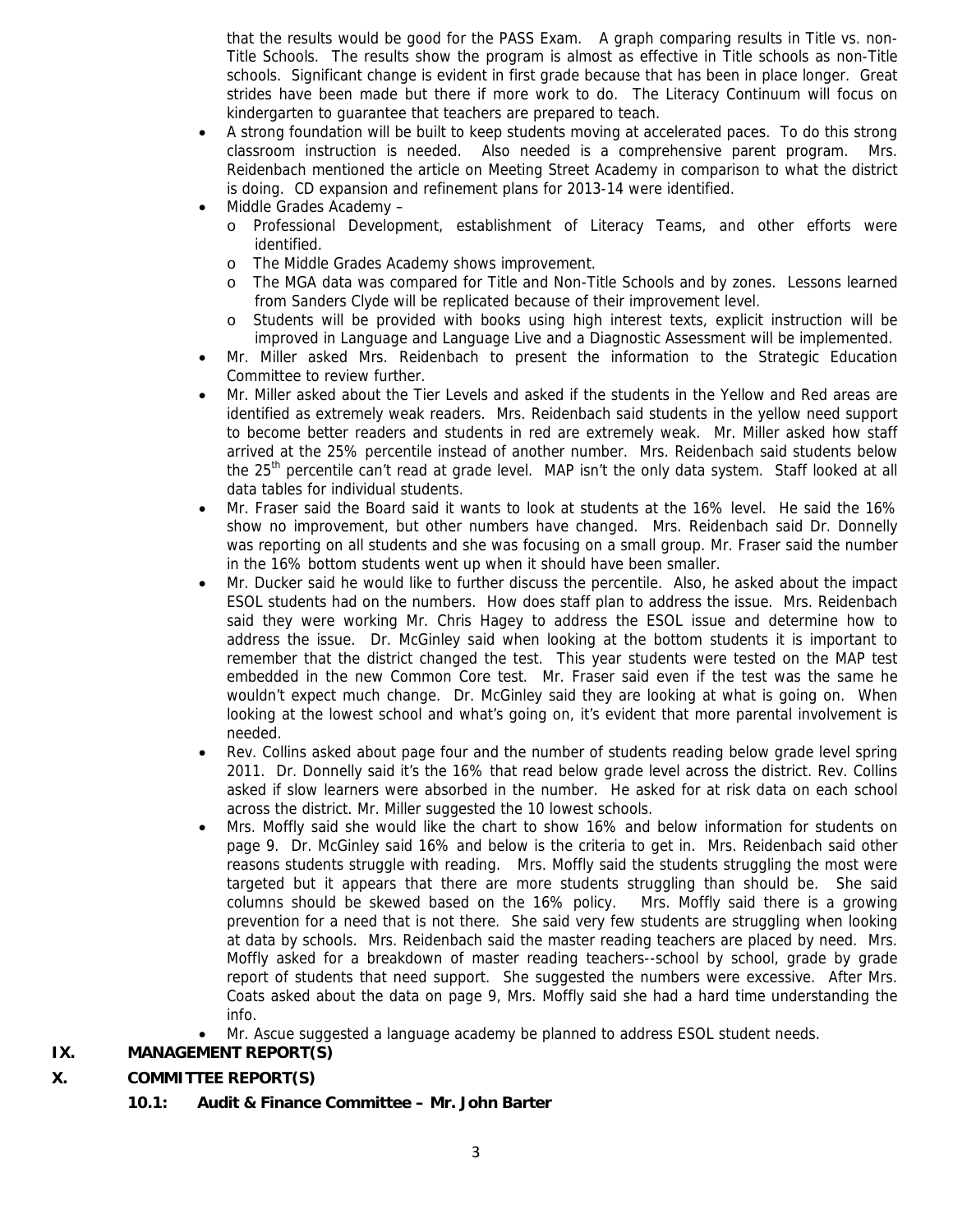#### **A. Jennie Moore Elementary School & Laing Middle School – Mr. Michael Bobby, Chief Financial & Operations Officer**

Mr. Garrett moved, seconded by Mr. Ascue, to approve a recommendation authorizing staff to enter a contract with the lowest responsible responsive bidder for the Jennie Moore ES & Laing MS Demolition & Early Site Package for a Not to Exceed (NTE) amount of \$10,000,000.00. The funding source is the one (1) cent sales tax revenues. The vote was 8-0.

Note: Mr. Garrett returned during the CAE Update.

#### **B. Future Referendum - Extension of 1 Penny Sales Tax – Mr. Michael Bobby, Chief Financial & Operations Officer**

Mr. Garrett moved, seconded by Mr. Fraser, to approve a recommendation directing the Board Chair, designee, and staff to meet with Charleston County Delegation to initiate action for intent to create changes in the sales tax legislation. The vote was 7-1 (Collins abstained).

Mr. Garrett says this simply allows a smooth transition to place a referendum on the ballot prior to the expiration of the previous.

Rev. Collins said he would like to see the future building plan if promoting a one cent tax. Mr. Fraser said Rev. Collins wasn't clear on what was being done. Mr. Garrett said it simply asks that the law be changed for future purposes. Mr. Ducker said Legislature Delegation would ask the district's intent. Then Mr. Ducker asked who would present the proposal to delegation. Mrs. Coats said the Board Chair and appropriate staff.

#### **C. 8% Bond Resolution**

Mr. Garrett moved, seconded by Mr. Fraser, to approve the 8% Bond Resolution in an amount not to exceed \$67,500,000 General Obligation Bonds, Series 2013 for Charleston County School District, South Carolina, to prescribe the purposes for which the proceeds shall be expended, to provide for the payment and other related matters. The funding source is proceeds of the Bond sale. The vote was 7-1 (Moffly).

Mr. Garrett said the district is allowed to borrow up to 8% of the district's assessed value to help with cash flow.

Mrs. Coats asked when it would be paid back. Mr. Fraser said during collection of property taxes.

Mrs. Moffly asked that 10.1C-6 be pulled. Mr. Bobby said if the Board wishes to pull it, staff will find something to replace it at a future meeting. He said 8.4 million is somewhat discretionary. But part of it is earmarked for Sullivan's Island.

\*Mrs. Moffly moved, seconded by Mr. Ducker, to approve recommendation and remove projects on page 10.1C. The vote was 4-4 (Collins, Ducker, Garrett, and Moffly).

Mr. Ascue asked if the projects were already funded. Mr. Bobby said projects would not move forward until funds are received. Mr. Bobby said this amount doesn't cover all priorities.

Mrs. Coats said Wireless project and Security should be addressed. Mr. Bobby said those items will be addressed as soon as possible and the projects would have to be completed by late spring.

Mr. Ducker asked if Mrs. Moffly wanted the recommendation to go back to A&F. Mrs. Moffly said she wanted an itemization of that page for further review prior to approval.

Rev. Collins asked about the \$1 million spent on security. Mr. Bobby said he didn't have it. Mr. William Scott said the recommendation addresses items presented to the Board earlier. He will send it to the board to review again. Dr. McGinley expressed her support for the security recommendation that was prepared after the Sandy Hook ES shooting. She was at JB Edwards and walked the annex. The recommendation addresses kindergarten and CD classes because of mold issue. Students are now sitting elbow-to-elbow in small classrooms.

Mr. Fraser asked if the \$5 million bucket projects would be brought back to the board for approval. Mr. Bobby said it would.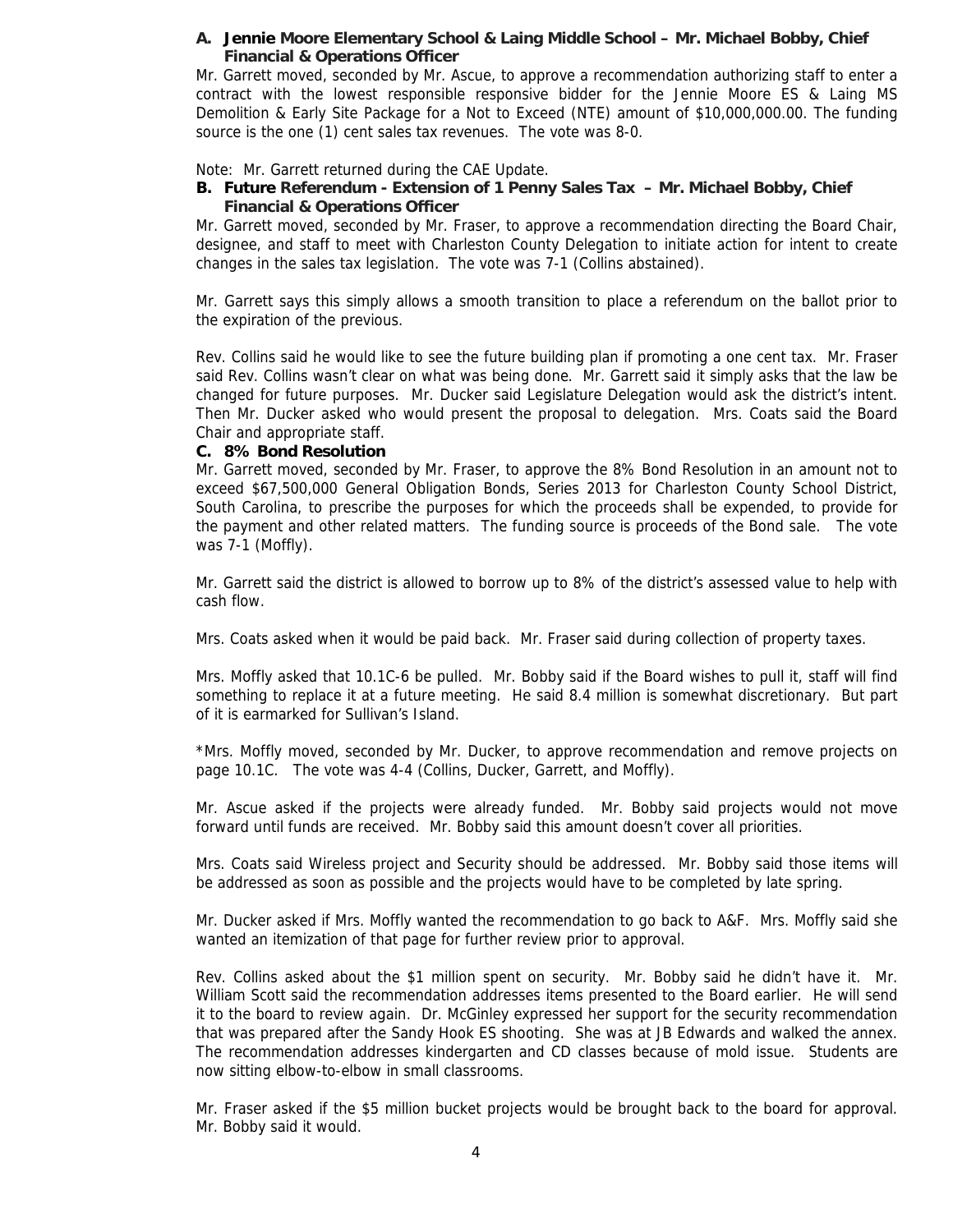Mr. Ascue expressed support and said space was needed.

Mrs. Moffly said funding for Carolina Park should be considered with the undesignated funds.

Mrs. Moffly said she would make another motion because she had not seen the itemized list of projects. Mrs. Coats said the list would be brought forward before approval.

#### **D. 2009 Qualified School Construction Bonds – Mr. Michael Bobby, Chief Financial & Operations Officer**

Mr. Garrett moved, seconded by Mr. Fraser, to approve a recommendation authorizing staff to take action necessary to separate the Tax Credit Component and the Principal and Interest Component. The vote was 7-1 (Moffly).

Mr. Garrett said CCSD took advantage of the QSCB bonds handled by Wells Fargo. It just allows them to get some of their money back and is at no cost to the district.

#### **10.2: Policy Committee – Mr. Chris Fraser**

#### **A. Second Reading – Accommodation for Nursing Mothers Policy – Mr. John Emerson, General Counsel –** Pulled **–** This item will be placed on a future agenda.

Mr. Fraser moved, seconded by Mr. Ducker, to approve the second reading of Accommodation for Nursing Mothers policy. Mrs. Moffly said she had concerns about students with children, not mothers with children coming to the school. Mr. Fraser said the Policy Committee would revise the item.

Mr. Fraser suggested postponing approval because of board questions he received this week.

## **B. Second Reading – Policy IHBH – Charter Schools – Mr. John Emerson, General Counsel**

Mr. Fraser moved, seconded by Mr. Ducker, to approve the second reading of Policy IHBH – Charter Schools. The vote was 8-0.

Mr. Fraser said it should say recommendation "to the full Board of Trustees" added to the last sentence.

#### Mrs. Coats asked the Board to clarify.

#### **C. First Reading - Staff Attorney/Outside Legal Services Policy BDG - Mr. John Emerson, General Counsel**

Mr. Fraser moved, seconded by Mr. Ducker, to approve the first reading of the Staff Attorney/Outside Legal Services policy. The vote was 8-0.

Mr. Fraser said they reviewed need to hire outside counsel and occasions when outside companies hire other attorneys that would not require the board's approval. The second category is when there is a quick turnaround. The third is when the district initiates legal action.

Rev. Collins asked about legal litigation coming to the Board for approval and hiring outside attorneys for advice. Mr. Fraser said there were only few occasions where outside counsel was brought in to advise the Board on something the board was involved in. Rev. Collins asked the Policy Committee to further review the policy.

## **D. Policy DD – Funding Proposal, Grants, and Special Projects – Mr. John Emerson, General Counsel**

The Board received Policy DD – Funding Proposal, Grants, and Special Projects as information.

Mr. Fraser said it was brought to the board to show the Board that the Policy Committee is working on it and receive feedback from the Board.

Mrs. Moffly said there may be thousands of grants from non profits working with the district. However, the Board should have input in large grants beforehand instead of after the fact because that limits board input.

Mrs. Coats reminded everyone that Mr. Garrett said district-wide grants and employees hired by grants should be approved.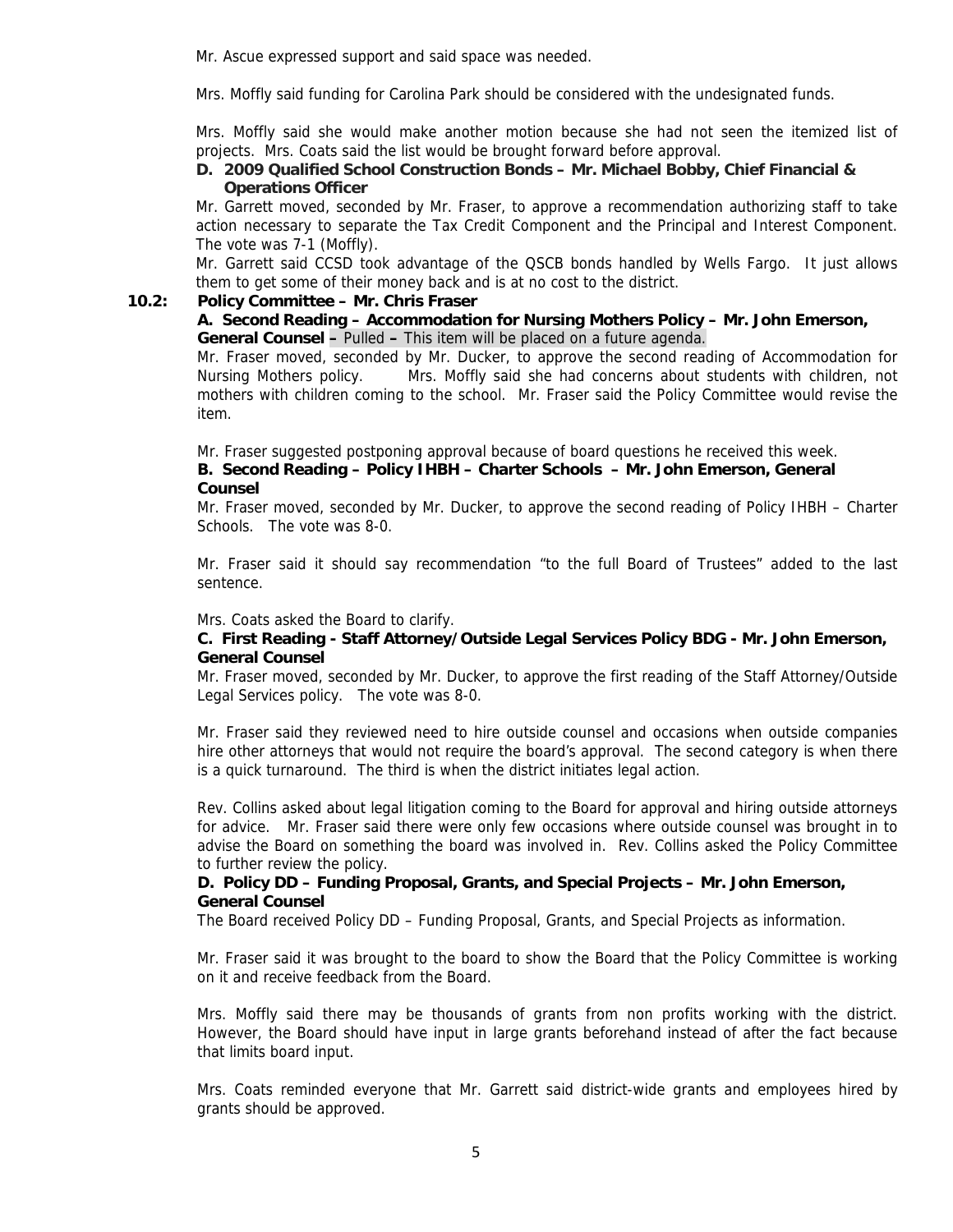Mrs. Moffly said donations from private sources should read private/public sources. Mr. Fraser said it's a model from SCSBA.

Dr. McGinley said a financial threshold is needed because it's over a thousand when school level is considered. There are competitive and entitlement grants. Title II grants are entitlement which requires the district to write up a district proposal. Mr. Fraser said it is coming from the district at this time.

Mr. Miller said the board does not want to manage it but just know what grants are available.

### **E. Office of General Counsel – Mr. John Emerson, General Counsel**

The Board received information on the responsibilities of the Office of General Counsel.

Mrs. Moffly said the Constituent Board should be considered in the scope because they need an attorney from time to time.

Also, Mrs. Moffly suggested a Legislative Committee be considered. Mrs. Coats suggested adding this topic to the next board agenda.

Mrs. Moffly asked about the Diversity Counsel from 2009. Dr. McGinley said Diversity is a district core value. The Diversity Committee chaired by Mr. Emerson and Dr. Nelson. A recommendation that came out of that committee was to have diverse hiring panel. Another recommendation addressed diversity as it relates to employees.

Mr. Ducker thanked Mr. Emerson for the report. Also he asked the Board to look at the attachment - CCSD's legal expenses. He said he would like to see it annually.

## **10.3: Strategic Education Committee – Mr. Michael Miller**

#### **A. Common Core State Standards Community Meetings**

Mrs. Moffly moved, seconded by Rev. Collins, to approve a recommendation to conduct a series of community meetings to share details about the Common Core standards.

Mr. Ascue asked how the meetings would be conducted. Mr. Miller said similar to presentation Dr. Herring made to the Board recently to inform parents and "nay-sayers" of what Common Core is or is not.

Mr. Coats asked if principals, PTA and SIC chairs could do the work with Dr. Herring's handouts. Mr. Ducker said four or five meetings across the district should be done to allow questions to be answered. Mrs. Coats said the Board could mandate it be on PTA agenda.

Mrs. Ascue said Dr. Herring won't be able to convey as well as principals.

Dr. McGinley said principals would have Questions and Answers at every PTA meeting. Dr. Herring's PowerPoint presentation could be distributed to principals. Dr. McGinley expressed concerns about having Dr. Herring providing information in a political arena. Also, Dr. McGinley said the information is also posted on the district's website. Mr. Ducker and Mr. Miller agreed that they didn't want to throw Dr. Herring into the lion's den but they wanted the information to go out into the community from a high level, without a political agenda. Mr. Miller said it should be done to share the plans to move the district forward.

Rev. Collins suggested two meetings instead of four for Question and Answer purposes.

Mr. Ascue said although Dr. Herring did a great job presenting the information, CCSD principals could also present the information.

Mr. Fraser asked staff to bring a proposal to the next board meeting outlining the way the district could best address the committee's request.

Mr. Miller said he would revise the agenda for the next committee meeting to add this topic.

Mrs. Moffly asked how many board members understood the Common Core Curriculum. Mrs. Coats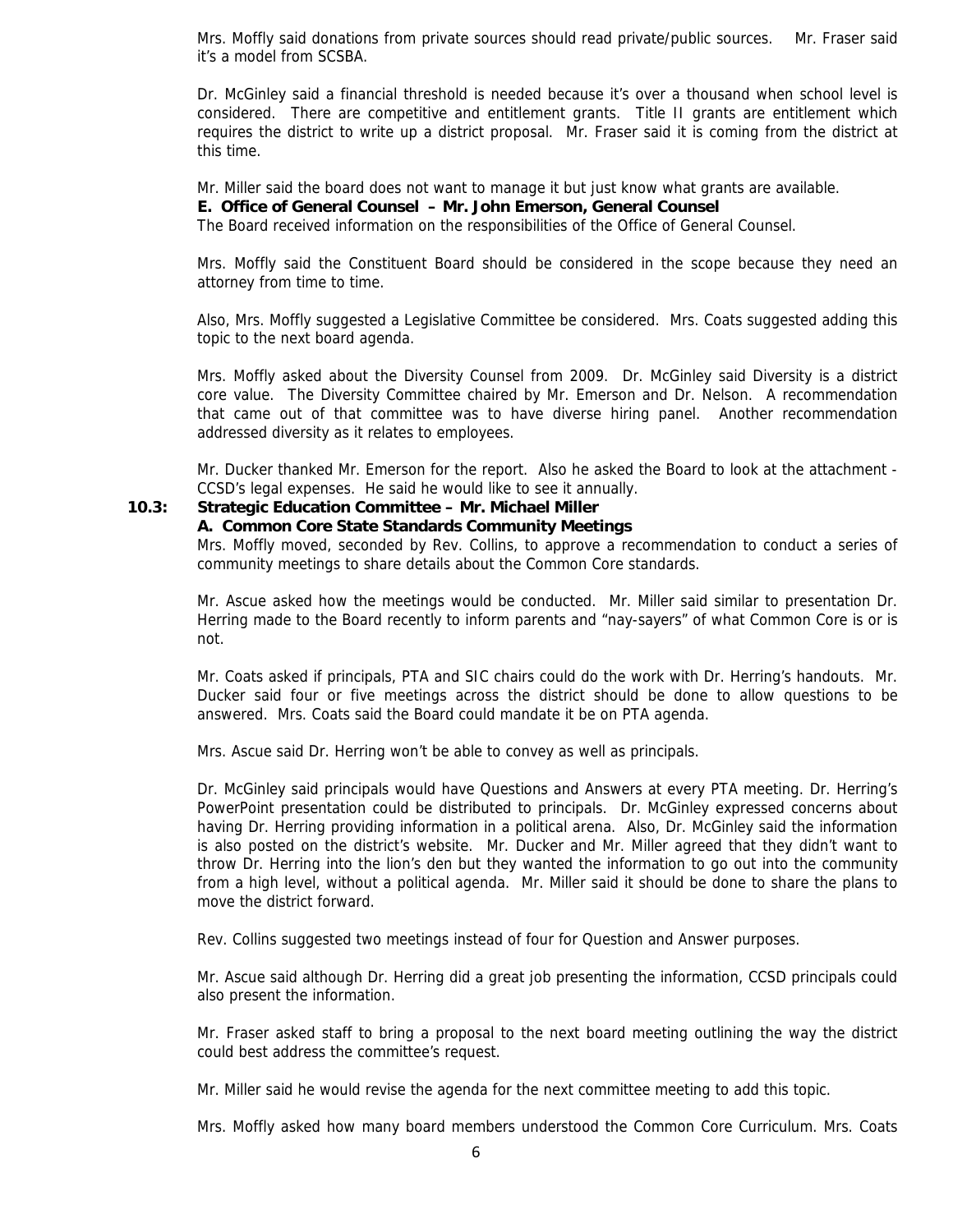said she did but would not comment on it because of the state mandate to implement the Common Core Curriculum. After Mrs. Moffly requested additional time to discuss this topic further, she said the CCSD was promoting a "PROs" and no "CONs." She concluded that the CCSS takes away local control.

Mr. Miller said the district was directed by the state to implement the CCSS. Individuals who have concerns should contact the state.

#### **B. Vision 2016 Presentation**

Mr. Miller moved, seconded by Rev. Collins, to approve a recommendation for the Superintendent to present the Vision 2016 presentation on October 28, 2013. The vote was 6-1-0 Mrs. Moffly abstained.

Mr. Fraser left at 7:20pm before the Board voted on this item. Mrs. Moffly left at 7:25pm after voting on this agenda item.

# **10.4: Ad Hoc Committee – Mr. Tom Ducker**

## **A. Ad Hoc Committee Report**

The Board received the Ad Hoc Committee Report as information.

On behalf of the Ad Hoc Committee, Mr. Ducker shared the following:

- Streamline the board agenda by sending all agenda items through a committee.
- Publish an annual board calendar was also proposed.
- Amend the Friday Update and allow staff to send information at any time.
- Revise the appeal request process.

The proposed changes would take place in November and it should reduce the amount of time agenda items are discussed.

Mrs. Coats inquired about the recommendation to change the Friday Update. Mr. Ducker said no board agenda info should be included with the Friday Update.

Rev. Collins suggested the deadline be at 5pm on Monday. Mr. Ducker said he is willing to change it to 5pm because that would allow him to place A&F items after their meeting on Monday.

Mr. Ascue expressed his support for the recommendation to have special luncheons to recognize community partners.

Rev. Collins asked how the proposed recommendation would impact items placed on the agenda by four Board members and urgent items that should be addressed. He said it should be an exception. Mrs. Coats said if everything is going through committee, there would be policy changes. Mr. Ducker said the four member option issue would have to go through a sponsoring committee. If not, the chair takes responsibility for getting answers and getting it on an agenda. He said the response from the committee should be within 30 days.

Mrs. Coats asked Mr. Ducker to revisit #10 - student transfer requests. She said the meetings would have to happen weekly to avoid the wait.

Mr. Miller said often when there are issues in the district, there are more guests addressing the Board. Mr. Miller suggested more time be allotted to allow the Board to address community concerns. Then he said a calendar would allow the board to know about predictable events.

Mr. Ducker said if meetings are streamlined, then the committee would add to the process allowing board members to sit and listen to constituents.

Rev. Collins expressed concerns about the committee's recommendation.

# **XI. POTENTIAL CONSENT AGENDA ITEMS**

## **11.1: A. School Community Task Force (Collins, Ascue, Miller & Moffly)**

Rev. Collins led the discussion on School Community Task Forces. He asked if there were questions related to the proposal he submitted. Mrs. Coats said three things Rev. Collins listed on his proposal were approved in January.